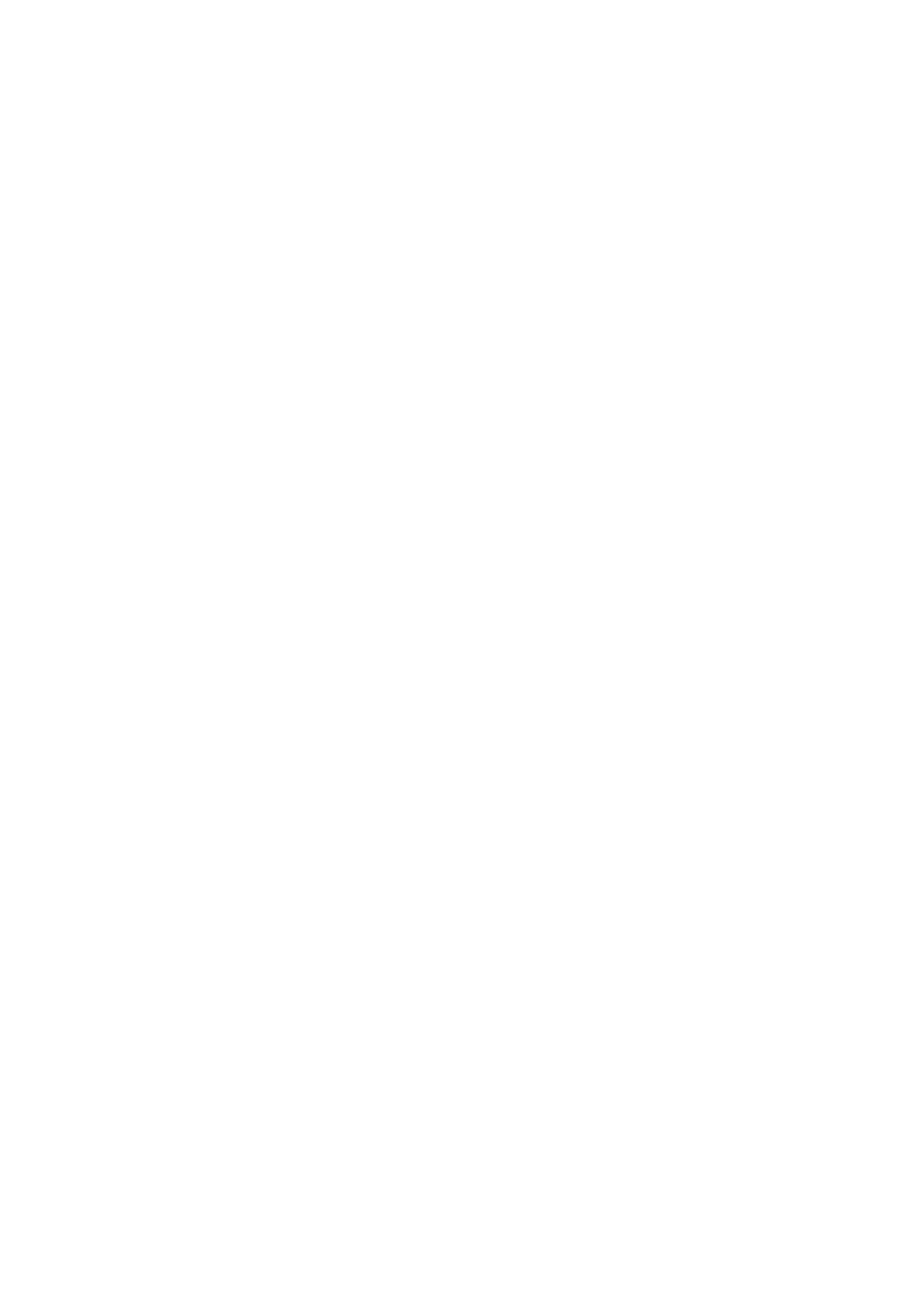#### **MINUTE-TAKING TRAINING COURSE OUTLINE**

#### **FOREWORD**

Improve your meeting outcomes in New Zealand with **effective minute-taking**.

Effective minute-taking will enable your business units to solve many problems and complaints associated with running meetings. In the hands of a competent minute-taker, the skills taught in this course will enable managers and staff to effectively action efficiently recorded meeting items. You will also learn advanced styles of minute taking such as colour-coding and suitable methods for minute-taking in informal, formal and action meeting settings.

Who will Benefit by Attending this Workshop?

- Administrative staff and Executive assistants
- Recording Secretary
- Administrative Assistant

#### **OUTCOMES**

## **After completing this course participants will be able to:**

- Recognise the importance and outcomes of minute-taking
- Identify and record action items during board meetings
- Develop skills in active listening, critical thinking, and organisation
- Understand and customise meeting agreements
- Record three types of minutes, including formal meetings, informal, and action items
- Prepare and publish minutes with perfection
- Take minutes in interactive board meetings
- Write drafts, proofread and organise minutes
- Build and maintain a minute book
- Recognise the outcome of minute-taking for a particular meeting
- Recognise the role of a minute-taker in achieving larger goals of an organisation
- Deal with common complaints and difficulties faced by minute-takers
- Perform the role with expertise using knowledge and skills

#### **MODULES**

#### **Lesson 1: Minute Taking**

- Welcome
- Role Defined
- Please Define Your Role
- What is Your Take Away for Today?

## **Lesson 2: Your Winning Style and How Best to Communicate with Your Manager**

- REACH Review Communication Evolution Tool
- Reflection